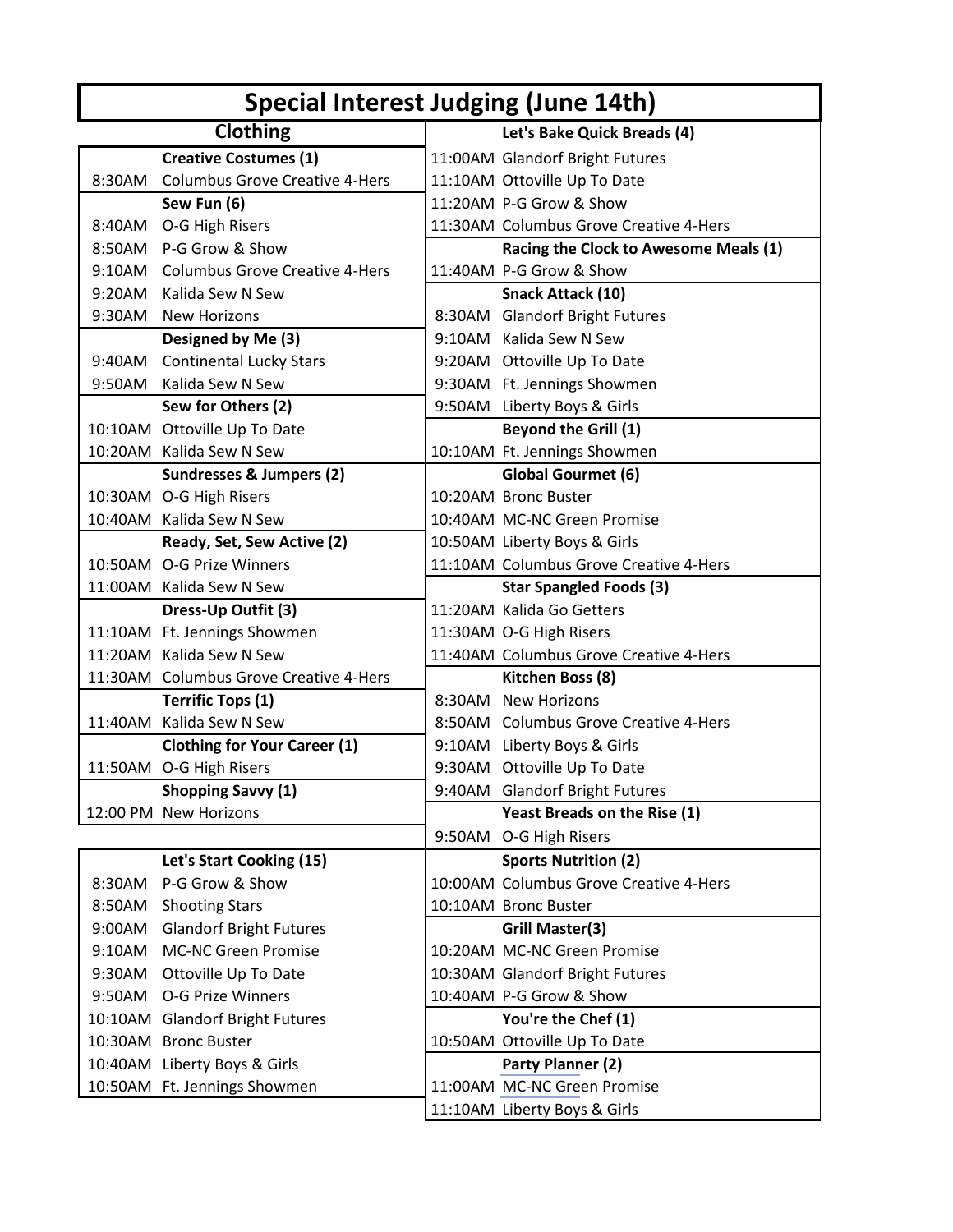| Special Interest Judging (June 14th) |                                        |  |                                            |  |  |
|--------------------------------------|----------------------------------------|--|--------------------------------------------|--|--|
|                                      | Everday Food & Fitness (1)             |  | The Writer in You (3)                      |  |  |
|                                      | 11:20AM Columbus Grove Creative 4-Hers |  | 11:40AM MC-NC Green Promise                |  |  |
|                                      | Take a Break for Breakfast (1)         |  | 11:50AM Kalida Go Getters                  |  |  |
|                                      | 11:30AM Ottoville Up To Date           |  | 12:00PM Kalida Sew N Sew                   |  |  |
|                                      | 11:40AM Kalida Go Getters              |  | <b>Photography Basics (8)</b>              |  |  |
|                                      | <b>Get Started in Art (13)</b>         |  | 8:30AM Kountry Kids                        |  |  |
|                                      | 8:30AM O-G High Risers                 |  | 8:40AM O-G Prize Winners                   |  |  |
|                                      | 8:40AM New Horizons                    |  | 9:00AM Ottoville Up To Date                |  |  |
|                                      | 9:10AM Bronc Buster                    |  | 9:10AM Ft. Jennings Showmen                |  |  |
|                                      | 9:30AM Liberty Boys & Girls            |  | 9:20AM Continental Lucky Stars             |  |  |
|                                      | 9:40AM Kalida Sew N Sew                |  | 9:40AM New Horizons                        |  |  |
|                                      | 10:00AM O-G Prize Winners              |  | <b>Next Level Photography (2)</b>          |  |  |
|                                      | 10:30AM Glandorf Bright Futures        |  | 9:50AM MC-NC Green Promise                 |  |  |
|                                      | Seeing Through Graphic Design (2)      |  | 10:00AM New Horizons                       |  |  |
|                                      | 10:40AM Liberty Boys & Girls           |  | <b>Mastering Photography (1)</b>           |  |  |
|                                      | 10:50AM New Horizons                   |  | 10:10AM Kalida Sew N Sew                   |  |  |
|                                      | <b>Quilting the Best Better (2)</b>    |  | It's My Home (2)                           |  |  |
|                                      | 11:00AM Kalida Go Getters              |  | 10:20AM Ottoville Up To Date               |  |  |
|                                      | 11:10AM Columbus Grove Creative 4-Hers |  | 10:30AM Liberty Boys & Girls               |  |  |
|                                      | You Can Quilt (2)                      |  | Make Over My Space (4)                     |  |  |
|                                      | 11:20AM MC-NC Green Promisen Promise   |  | 10:40AM Kalida Sew N Sew                   |  |  |
|                                      | 11:30AM O-G Prize Winners              |  | 11:00AM Liberty Boys & Girls               |  |  |
|                                      | The Laundry Project (1)                |  | 11:10AM Glandorf Bright Futures            |  |  |
|                                      | 11:40AM Ft. Jennings Showmen           |  | Your First Home Away From Home (1)         |  |  |
|                                      | Superhero You (1)                      |  | 11:20AM MC-NC Green Promise                |  |  |
|                                      | 11:50AM Kalida Sew N Sew               |  | Teens on the Road to Financial Success (2) |  |  |
|                                      | <b>Finding Your Voice (1)</b>          |  | 11:30AM New Horizons                       |  |  |
|                                      | 12:00PM Columbus Grove Creative 4-Hers |  | 11:40AM Ottoville Up To Date               |  |  |
|                                      | <b>Scrapbooking (11)</b>               |  | My Favorite Things (1)                     |  |  |
| 8:30AM                               | Ft. Jennings Showmen                   |  | 11:50AM Ottoville Blue Ribbon Winners      |  |  |
| 8:40AM                               | Kalida Sew N Sew                       |  | Discovering 4-H (2)                        |  |  |
| 8:50AM                               | O-G High Risers                        |  | 8:30AM O-G High Risers                     |  |  |
| 9:20AM                               | <b>Glandorf Bright Futures</b>         |  | 8:40AM Ottoville Up To Date                |  |  |
| 9:40AM                               | Ottoville Up To Date                   |  | You're the Athlete (2)                     |  |  |
|                                      | 10:00AM O-G Prize Winners              |  | 8:50AM MC-NC Green Promise                 |  |  |
|                                      | 10:10AM Liberty Boys & Girls           |  | 9:00AM Ottoville Up To Date                |  |  |
|                                      | <b>Cake Decorating (8)</b>             |  | <b>Staying Healthy (1)</b>                 |  |  |
|                                      | 10:20AM New Horizons                   |  | 9:10AM Liberty Boys & Girls                |  |  |
|                                      | 10:30AM P-G Grow & Show                |  | Keeping Fit (2)                            |  |  |
|                                      | 10:40AM MC-NC Green Promise            |  | 9:20AM Bronc Buster                        |  |  |
|                                      | 10:50AM Ft. Jennings Showmen           |  | 9:30AM MC-NC Green Promise                 |  |  |
|                                      | 11:00AM Glandorf Bright Futures        |  |                                            |  |  |
|                                      | 11:20AM Liberty Boys & Girls           |  |                                            |  |  |
|                                      | 11:30AM O-G Prize Winners              |  |                                            |  |  |